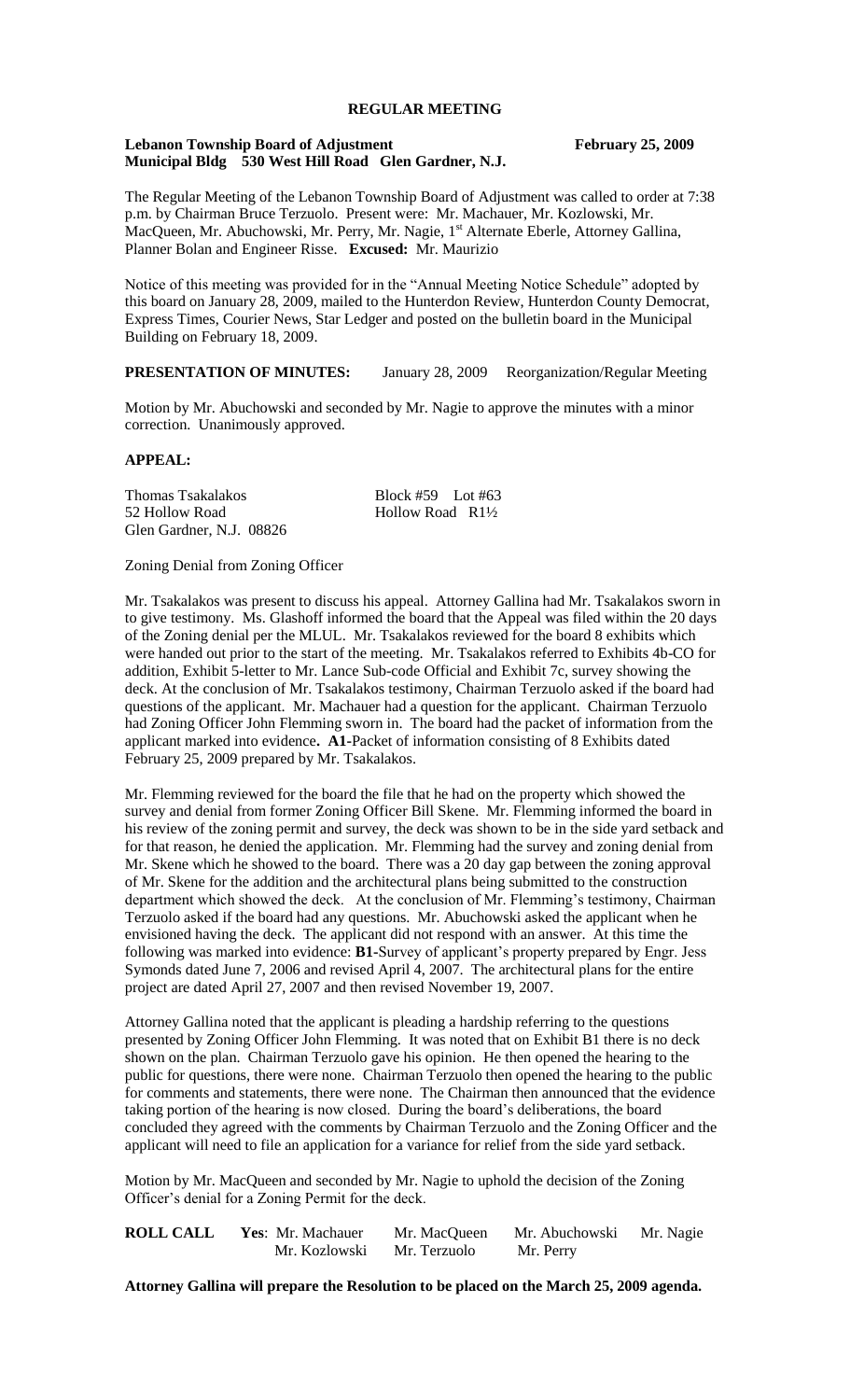#### **Lebanon Township Board of Adjustment February 25, 2009 Page 2**

Mr. Flemming asked to address the board on a couple of issues. The first issue dealt with a lit sign for a business in the B2 on Route 31. Attorney Gallina informed Mr. Flemming it is not in the prevue of the board to address these types of questions. Mr. Flemming was informed that he could contact either Attorney Gallina or Planner Bolan with his questions.

Chairman Terzuolo announced that the board will take a brief recess at this time 8:40 p.m. The board reconvened at 8:50 p.m. Chairman Terzuolo announced the next application.

#### **NEW BUSINESS:**

| <b>JCP&amp;L Co/First Energy</b> | Block #6 Lot #3 |  |
|----------------------------------|-----------------|--|
| 300 Madison Ave                  | Route 31 B2     |  |
| Morristown, N.J. 07962           |                 |  |

# **PUBLIC HEARING Preliminary/Final Site Plan with Variance for Building Height**

Mr. Nagie informed the board that he worked for JCP&L up to his retirement 15 years ago and wanted to know if the board or the applicant had any issue with him sitting for this application. Mr. Nagie was informed by JCP&L they did not have a problem with him sitting for this hearing.

Attorney John Beyel was present along with several of JCP&L's professionals to give testimony. Attorney Gallina announced that all the notices are in order and the board can proceed with the hearing. The following items were marked into evidence: **A1**-Taxes Paid, **A2-**Ltr from H.C. Board of Health dated 12/11/08, **A3**-Ltr from H.C. Soil Conservation District dated 11/6/08, **A4-** Ltr from H.C. Planning Board dated 11/17/08, **A5**-5 Photographs of the Site, **A6**-Affadavit of Proof of Service, **A7-**Corporate Disclosure, **A8**-Notice to Property Owners, **A9**-Certified List of Property Owners, **A10**-POD Slips, **A11-**Notice in Newspaper. The board has jurisdiction to proceed with the Public Hearing.

Attorney Beyel gave a brief presentation to the board. Attorney Beyel stated the property consists of 14.3 acres in the B2 zone on Route 31. Attorney Beyel asked to have the following marked into evidence: **A12-**Ltr from D.O.T. dated 10/23/08. Attorney Beyel had Thomas Walker, Licensed Engineer and Project Manager sworn in to give testimony. Engineer Walker stated this is an unmanned facility, no water and septic on site and it is not needed. Engineer Walker said that he coordinates with the overall Project Manager in Ohio. He is the local Project Manager and is responsible for all approvals and permits necessary for this project. The applicant is proposing to install a 100 Mega-Var (MVA) capacitor bank in the existing Glen Gardner Substation. The goal is looking for a strong source of voltage installation for the northern region of New Jersey. In order to do this one of the locations is the Sub-station at Glen Gardner. It will solve loading issues and capacity issues during peak loads. This is a voltage reservoir. Lebanon Township and the surrounding towns will benefit from this installation. At the conclusion of Engineer Walker's testimony, the Chairman asked if the board had questions. There were questions regarding the height of the two existing towers on the site. Engineer Walker said they were 80' each. The height of the new structure will be less. There was a question regarding the boundary survey. The board Engineer and Planner had no questions. When open to the public for questions, there were none. The next witness to be sworn in was Engineer Allen Schamberger, Project Manager with Black & Veatch of Overlook Park, Kansas. The next exhibits to be marked into evidence: **A13**-Site Plan B 61348 dated 10/8/08, **A14-**Detail drawing of the Substation dated 10/8/08 and **A15**-6 Photos of the Substation along Route 31 and Rocky Run Road. Engineer Schamberger stated they are looking to do the installation in stages starting this fall and have the project completed no later then June 1, 2010. At the conclusion of Engineer Schamberger testimony, the board asked questions. Mr. Perry asked if they have ever had a problem with geese flying into the power lines considering the height. The answer was no. Mr. Nagie asked if they were going to put any type of oil catching equipment in case the cap bank explodes. Engineer Schamberger said the capacitors are smaller containers actually smaller individual capacitors, each one has 56 canisters so if there is a catastrophic failure there is a relay protection system that guards from a catastrophic failure. There is a very small amount of fluid in each of those capacitors, around 3 gallons. If one had a problem, the fluid would get trapped in the stone and the relay system would send an alarm and maintenance would come out and clean it up. Mr. Kozlowski noted that the plan shows existing foundations but no indication of new foundations. Engineer Schamberger said the reason why the showed the existing foundations was to identify where they might have a conflict, so they wouldn't place the new structure on top of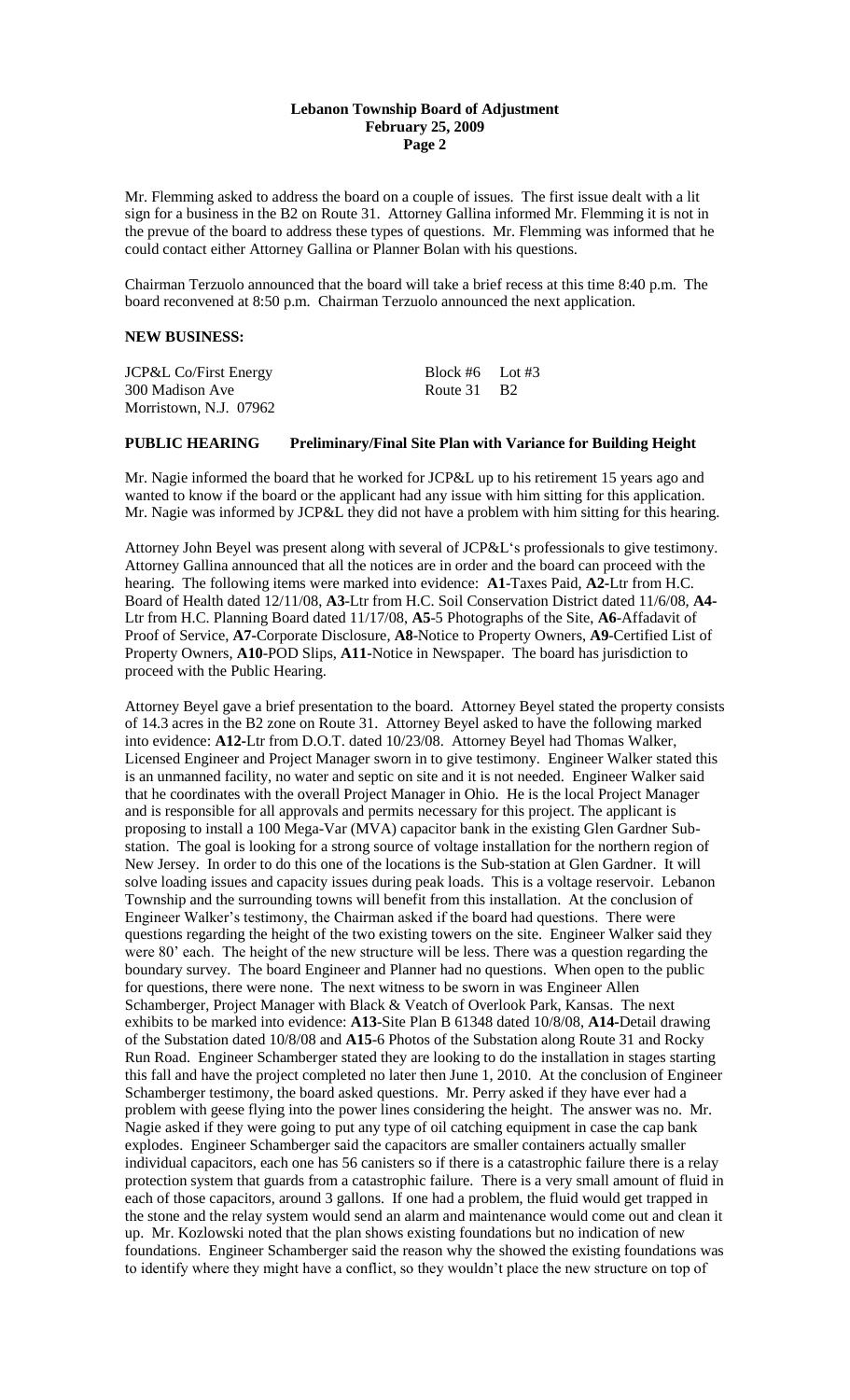existing footage. There are foundation plans that will go to the construction department at the time they apply for permits.

### **Lebanon Township Board of Adjustment February 25, 2009 Page 3**

At the conclusion of the board's questions, Engineer Risse had a question regarding the Exhibit A15 photo. Planner Bolan stated that the applicant meets the positive criteria and regarding the negative, the visual impact is 4 times the setback from Route 31. Chairman Terzuolo asked if the board had any additional questions, there were none. When open to the public for questions, there were none. Chairman Terzuolo asked if the board needed to hear testimony from the Site Engineer. The answer was no.

The next witness to be sworn in was Planner Kevin O'Brien. Planner O'Brien stated the applicant is seeking a D6 Variance for the height of the principal structure which exceeds by 10' or 10% of the maximum height permitted in this zone along with Preliminary and Final Site Plan Approval. Planner O'Brien stated that for inherently beneficial uses the courts and boards have approved the use of the Secca Balancing Test. The Secca Balancing Test is a four step process that the boards go through in order to ascertain whether or not there is a negative impact or not which would be caused by the application. The four steps of the Secca balancing test are: 1) the board is to identify the public interest at stake, 2) identify the detrimental affects that would ensue from granting the variance, Planner O'Brien asked to have another item marked into evidence: **A16**-Site and area photos consisting of 3 pages taken by Planner O'Brien on February 10, 2009, 3) for the board to determine whether it can reduce the detrimental effects on imposing conditions, 4) for the board to decide the positive and negative criteria by balancing the public interest against the public detriment. Planner O'Brien said that the benefits outweigh the detriments in granting this variance application that is being requested. At the conclusion of the testimony, the board had no questions of the witness. When opened to the public, there were no questions.

Attorney Beyel gave a brief summation at this time. Chairman Terzuolo opened the hearing to the public for comments and statements. There were none. The Chairman announced that the evidence taking portion of the hearing is now closed. At the conclusion of the board's deliberations, motion by Mr. Abuchowski and seconded by Mr. Perry to grant the height variance and Preliminary and Final Site Plan with one condition:

a. Approval from all outside agencies having jurisdiction.

| <b>ROLL CALL</b> | Yes: Mr. Machauer | Mr. Perry                   | <b>No:</b> None |
|------------------|-------------------|-----------------------------|-----------------|
|                  | Mr. Kozlowski     | Mr. Nagie                   |                 |
|                  |                   | Mr. MacQueen Mr. Abuchowski |                 |
|                  | Mr. Terzuolo      |                             |                 |

### **Attorney Gallina will prepare Resolution to be placed on the Agenda of March 25, 2009**

#### **ITEM FOR DISCUSSION:**

a. Applications Approved/Denied 2008 – For Annual Report

Planner Bolan will prepare the 2008 Annual Report to be on an upcoming agenda.

# **CORRESPONDENCE:**

#### **PRESENTATION OF BILLS:**

| a. John Gallina, Esq. | $$230.00 -$ Attend Mtg $1/28/09$        |
|-----------------------|-----------------------------------------|
| b. Michael Bolan, PP  | \$359.40 - Attend Mtg 10/22/09          |
|                       | $$184.60 - Escrow$ (Sarao)              |
|                       | $$170.40 - Escrow$ (Transtar)           |
| c. Bayer/Risse Engrs. | \$358.50 – Prepare & Attend Mtg 1/28/09 |
|                       | $$115.00 - Escrow$ (Giordano)           |
|                       | $$119.50 - Escrow$ (Sarao)              |
|                       | $$110.00 - Escrow$ (Transtar)           |
|                       | $$896.25 - Escrow$ (Edwards)            |
| d. Court Stenographer | $$200.00 - Attend Mtg 2/25/09$          |
|                       | Total: \$2,743.65                       |